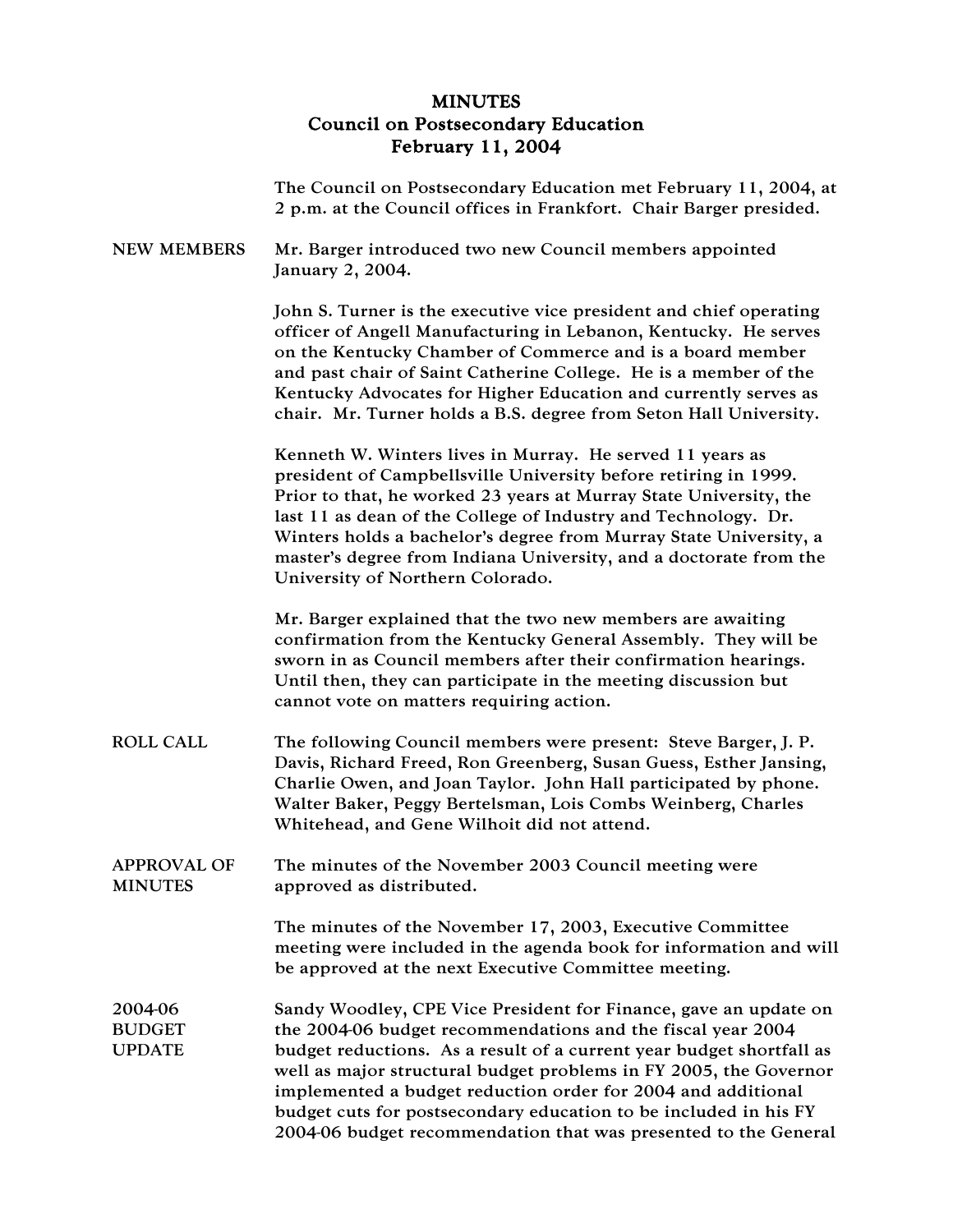Assembly January 27. \$6.4 million (\$1.6 million recurring General Funds and \$4.8 million nonrecurring non-General Funds) was cut from the Council's budget including agency operations and trust fund programs and \$64 million (\$23 million recurring General Funds and \$41 million nonrecurring funds) was cut from the institutional budgets.

A side-by-side comparison of the Council budget recommendation and the Executive recommendation was provided. A table showing the specific cuts to the institutions was in the agenda book. Ms. Woodley said that the funding distribution methodology approved by the Council in November 2003 was used to distribute the reductions to the institutions. She explained that part of the reason the percentages are different for the institutions is that in the funding distribution methodology the first thing considered was the prior year increases. In addition to the recurring cuts, the institutions also had a one-time reduction of \$41 million. The institutions were given the flexibility by the Governor to determine how to take this one-time cut within their own budgets. Most of the institutions took the cuts from their restricted funds, UK and LCC took all of their reductions from their General Fund, and UofL divided the cuts between restricted and General Funds. Details of the cuts to the Council agency operations (including the Kentucky Virtual University and Kentucky Adult Education) were included in the agenda book.

FUNDING DISTRIBUTION PRINCIPLES Dr. Layzell asked that the item pertaining to the funding distribution principles be removed from the agenda. Since this agreement was reached in December prior to the Governor's budget recommendations, continued discussions need to take place with the presidents.

2002-03 ACCOUNT-ABILITY REPORT Dr. Layzell said that in December 2003 the Council submitted its annual accountability report to the Office of the Governor, the Legislative Research Commission, the Strategic Committee on Postsecondary Education, and the General Assembly. The purpose of the report is to inform policymakers and the public of systemwide and institutional progress toward achieving the goals of the Postsecondary Education Improvement Act of 1997. The format of the report was revised substantially to respond to the recommendations of the Program Review and Investigations Committee adopted July 10, 2003. Sue Hodges Moore, Council Executive Vice President, pointed out that the report is for 2002- 03. Since the staff now has fall 2003 enrollment information, much of the information is obsolete and should not be used as a reference if it involves current enrollment.

KEY INDICATORS OF PROGRESS RECOMMENDATION: The staff recommends that the Council approve goals for five indicators under questions 3 and 4, and revised goals for two indicators under questions 2 and 5.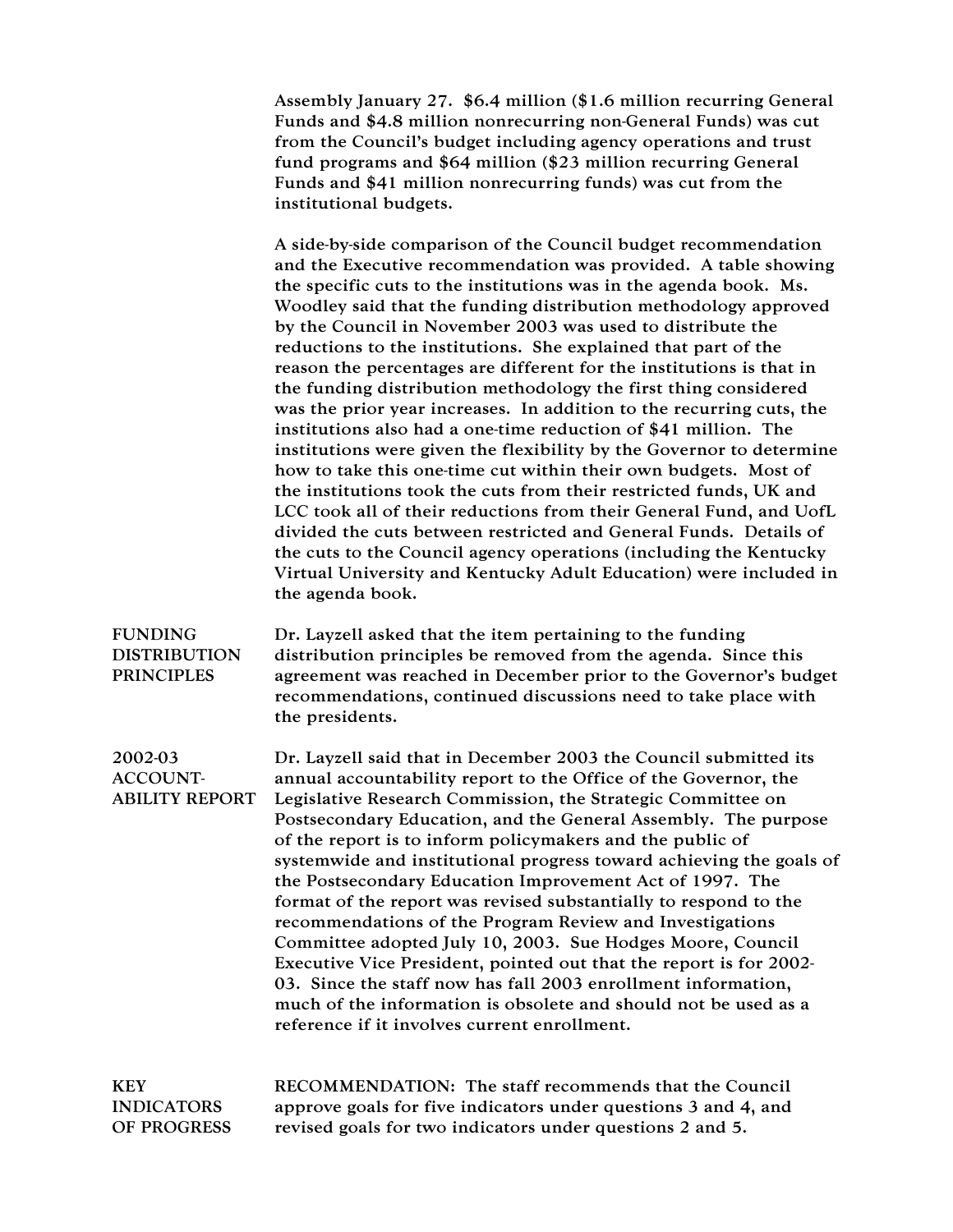|                                                              | Christina Whitfield of the Council staff said that the Council<br>approved at its November meeting a list of 19 key indicators and<br>goals for 14 of those indicators. Consideration of goals for five<br>productivity measures (retention, transfer, graduation rates, degree<br>production, and degree production in priority areas) was<br>postponed to allow the Council staff and the institutions to analyze<br>the fall 2003 results and national comparisons for these<br>measurements. Detailed information by institution about these<br>goals for 2004, 2005, and 2006 was included in the agenda book.                                                                                                                                                                                                                                                                                                                                                                                                                                                                                                                                                                                                                                                                                                                             |
|--------------------------------------------------------------|-------------------------------------------------------------------------------------------------------------------------------------------------------------------------------------------------------------------------------------------------------------------------------------------------------------------------------------------------------------------------------------------------------------------------------------------------------------------------------------------------------------------------------------------------------------------------------------------------------------------------------------------------------------------------------------------------------------------------------------------------------------------------------------------------------------------------------------------------------------------------------------------------------------------------------------------------------------------------------------------------------------------------------------------------------------------------------------------------------------------------------------------------------------------------------------------------------------------------------------------------------------------------------------------------------------------------------------------------|
|                                                              | MOTION: Mr. Freed moved that the recommendation be approved.<br>Ms. Guess seconded the motion.                                                                                                                                                                                                                                                                                                                                                                                                                                                                                                                                                                                                                                                                                                                                                                                                                                                                                                                                                                                                                                                                                                                                                                                                                                                  |
| <b>ENROLLMENT</b>                                            | VOTE: The motion passed.                                                                                                                                                                                                                                                                                                                                                                                                                                                                                                                                                                                                                                                                                                                                                                                                                                                                                                                                                                                                                                                                                                                                                                                                                                                                                                                        |
| <b>GROWTH &amp;</b><br><b>PRODUCTIVITY</b><br><b>PROGRAM</b> | Dr. Layzell asked that the item pertaining to the Enrollment<br>Growth and Productivity Program be removed from the agenda. He<br>said that further discussions with the campuses are needed.                                                                                                                                                                                                                                                                                                                                                                                                                                                                                                                                                                                                                                                                                                                                                                                                                                                                                                                                                                                                                                                                                                                                                   |
| <b>LEGISLATIVE</b><br><b>UPDATE</b>                          | A list of legislative bills pertaining to postsecondary education was<br>distributed for information.                                                                                                                                                                                                                                                                                                                                                                                                                                                                                                                                                                                                                                                                                                                                                                                                                                                                                                                                                                                                                                                                                                                                                                                                                                           |
| <b>AFFORDABILITY</b><br><b>POLICY GROUP</b>                  | Mr. Davis gave a report on activities of the Council's Affordability<br>Policy Group. The policy group has met three times. Even though<br>the November meeting in Louisville included all three policy<br>groups, the focus was on affordability. Dr. Layzell provided<br>background information and summarized handouts that the<br>intended speakers - Dennis Jones (President of the National Center<br>for Higher Education Management Systems) and David Longanecker<br>(Executive Director of the Western Interstate Commission for<br>Higher Education) $-$ planned to discuss but could not attend due to<br>flight delays. KHEAA Executive Director Joe McCormick provided<br>comments and answered questions regarding student financial aid.<br>The meeting in January included discussion regarding financial aid<br>again with Dr. McCormick. He summarized Kentucky's financial<br>aid programs and discussed demographics related to issues that are<br>in turn related to the work of the policy group. In the meeting<br>earlier in the day presentations and information were given on<br>regional and national issues concerning affordability, integrating<br>financial aid and finance policies,<br>performance measurements, college costs, and sticker prices versus<br>net prices that students have to pay this year. |
| <b>KY ADULT ED</b><br><b>STRATEGIC</b><br><b>AGENDA</b>      | RECOMMENDATION: The staff recommends that the Council<br>approve the revised Kentucky Adult Education Strategic Agenda for<br>2004-05.<br>Cheryl King, Vice President for Kentucky Adult Education, said<br>that this is a continuation of the plan approved in 2000 with an<br>increased enrollment goal for 2004-05 to 115,000 students<br>statewide, up from this past year's attained goal of 109,880                                                                                                                                                                                                                                                                                                                                                                                                                                                                                                                                                                                                                                                                                                                                                                                                                                                                                                                                       |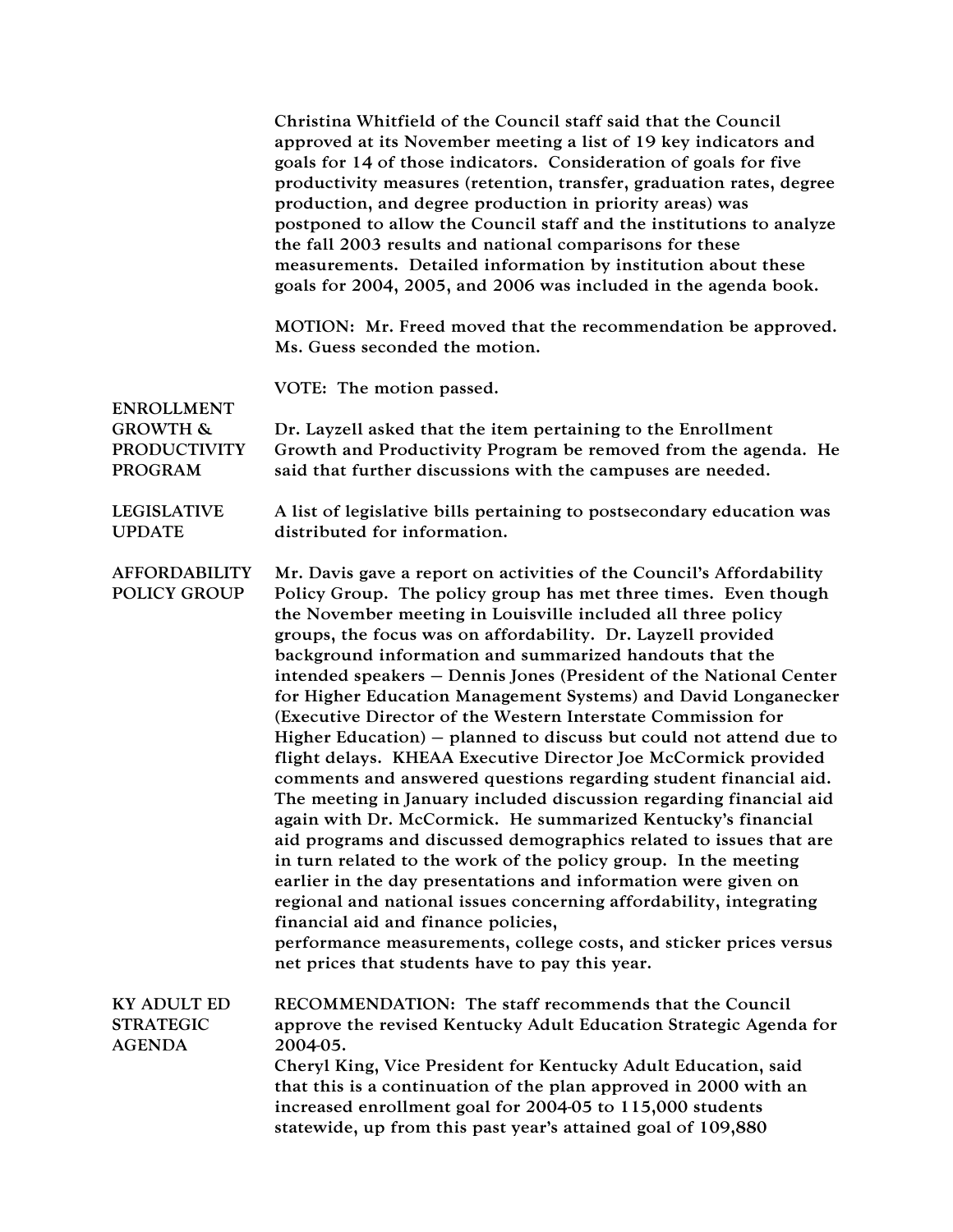students. The revised plan contains enrollment and performance goals for only one year, 2004-05, because the federal Workforce Investment Act has not yet been reauthorized by Congress, and the U.S. Department of Education is negotiating performance goals for only 2004-05, which is being considered a continuation year. Dr. King reported that Kentucky Adult Education this year has exceeded the 2004-05 goal of GED completers advancing on to postsecondary education. She said that 21.7 percent of the individuals in Kentucky who completed the GED have enrolled in postsecondary education over a two-year period, an increase from four years ago of only 12 percent advancing. About 80 percent of these completers enrolled in two-year institutions, 14.6 percent in four-year institutions, and 4.5 percent in independent institutions. MOTION: Ms. Jansing moved that the recommendation be approved. Mr. Davis seconded the motion. VOTE: The motion passed. P-16 COUNCIL An update on activities of the P-16 Council was included in the agenda book. Dianne Bazell with the Council staff said that on February 10 the American Diploma Project released its benchmarks of college and workplace readiness in English language arts and mathematics with accompanying college and workplace applications. GEAR UP **KENTUCKY** A progress report was included in the agenda book on the GEAR UP Kentucky program, a partnership of schools, postsecondary education institutions, businesses, and non-profit organizations focused on increasing college participation by low-income students. Dr. Layzell called attention to a report on the GEAR UP program in the Lane Report magazine. **SEAMLESSNESS** POLICY GROUP Mr. Freed reported on activities of the Seamlessness Policy Group. The group met in November and established four areas of interest – transferability, dual credit enrollment, the American Diploma Project, and student advising. The group met earlier in the day and talked primarily about transferability. In March the group plans to meet with people who are engaged in transfers from two-year institutions to four-year institutions to learn about the problems and begin to think about how to work on the resolution of the problems. The group also will look at ways to improve the Course Applicability System. FALL 2003 ENROLLMENT REPORT Sherri Noxel with the Council staff reported that enrollment in Kentucky's colleges and universities climbed for the fifth straight year last fall to a historic high of 229,061 students, up almost 8,000 students from the previous year. Since postsecondary education reform began in 1998, enrollment has grown by 44,215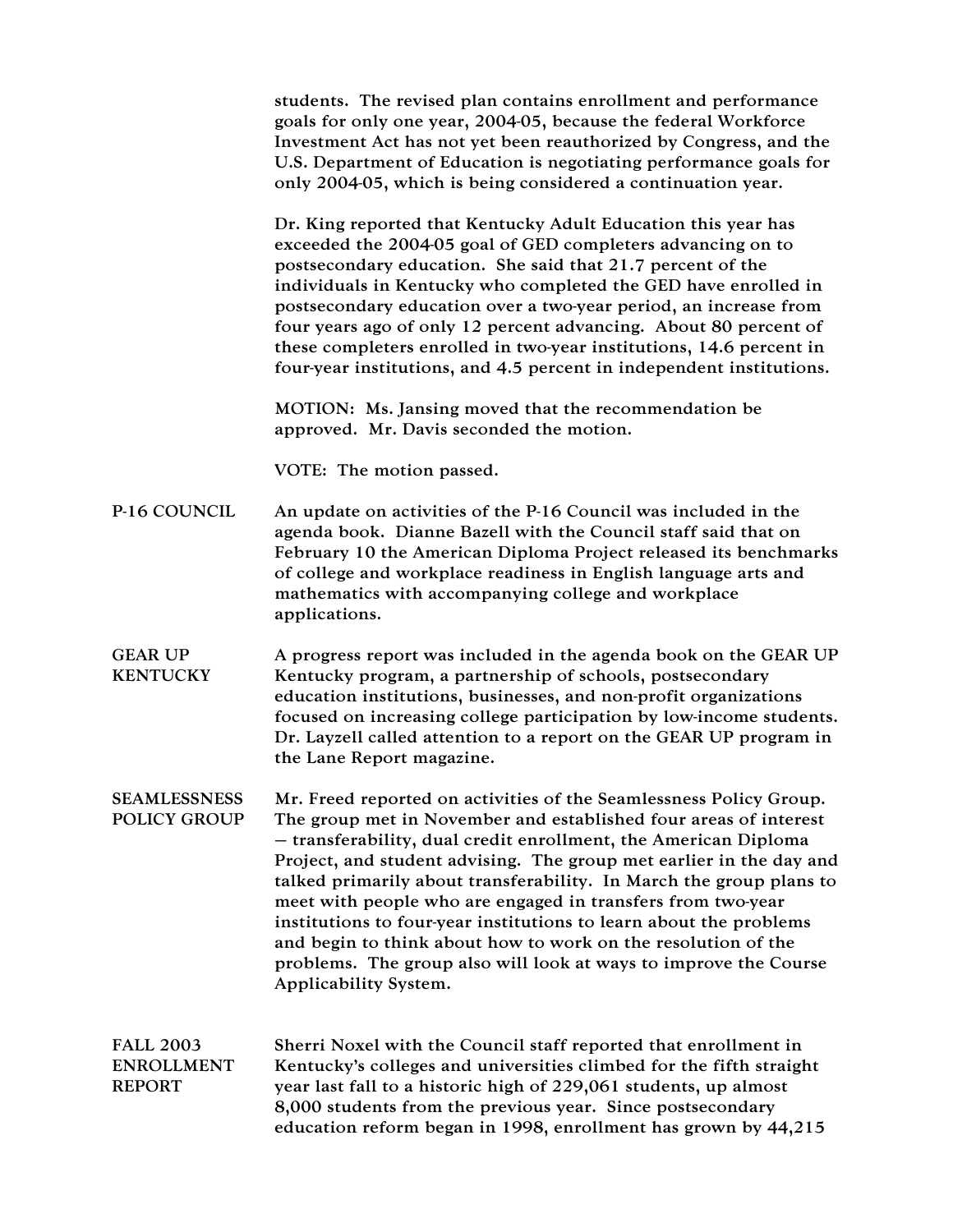students, representing a 23.9 percent gain. The enrollment growth has been consistent among both public and independent sectors and across all levels, including two-year, four-year, and graduatelevel programs.

Highlights of the Council's enrollment report include:

- Of the total enrollment, 200,604 were undergraduate students, 23,546 were graduate students, 3,491 were enrolled in professional studies, and 1,420 were pursuing post-graduate work.
- Four regional universities Western Kentucky University, Northern Kentucky University, Murray State University, and Eastern Kentucky University – reported the largest first-time freshman classes ever.
- Among the undergraduate students, 174,081 (87 percent) were Kentucky residents, 113,211 (56 percent) were female, 61,814 (31 percent) were 25 years of age or older, 15,461 (8 percent) were African-American, and 70,204 (35 percent) were enrolled part-time.
- Public two-year colleges enrolled 80,695 students; public four-year institutions enrolled 117,926 students; and independent institutions enrolled 30,440 students.
- Over 14,000 Kentucky high school students were dually enrolled at postsecondary institutions.

| <b>KEY</b><br><b>INDICATORS</b><br>OF PROGRESS                             | Christina Whitfield gave an update for five key indicators of<br>progress under questions 2 and 3. Results from fall 2003 show the<br>strong systemwide performance in enrollment and college going<br>continues but more progress is needed in retention and transfer.<br>Detailed results for each indicator by institution were included in<br>the agenda book.                              |
|----------------------------------------------------------------------------|-------------------------------------------------------------------------------------------------------------------------------------------------------------------------------------------------------------------------------------------------------------------------------------------------------------------------------------------------------------------------------------------------|
| <b>DLAC REPORT</b>                                                         | Dr. Layzell reported that the Distance Learning Advisory<br>Committee has begun work on the statewide eLearning strategic<br>plan to describe goals of all Kentucky's agencies involved in<br>distance learning, their initiatives, and how these match with state<br>needs.                                                                                                                    |
| WORKFORCE/<br><b>ECONOMIC</b><br><b>DEVELOPMENT</b><br><b>POLICY GROUP</b> | Cheryl King said that the Workforce/Economic Development Policy<br>Group met for the first time earlier in the day. The group<br>discussed the skill gaps and labor shortages and how to align<br>postsecondary adult education to those labor statistics. A report<br>was given on a survey soon to be released by the Workforce<br>Investment Board about resources available in Kentucky for |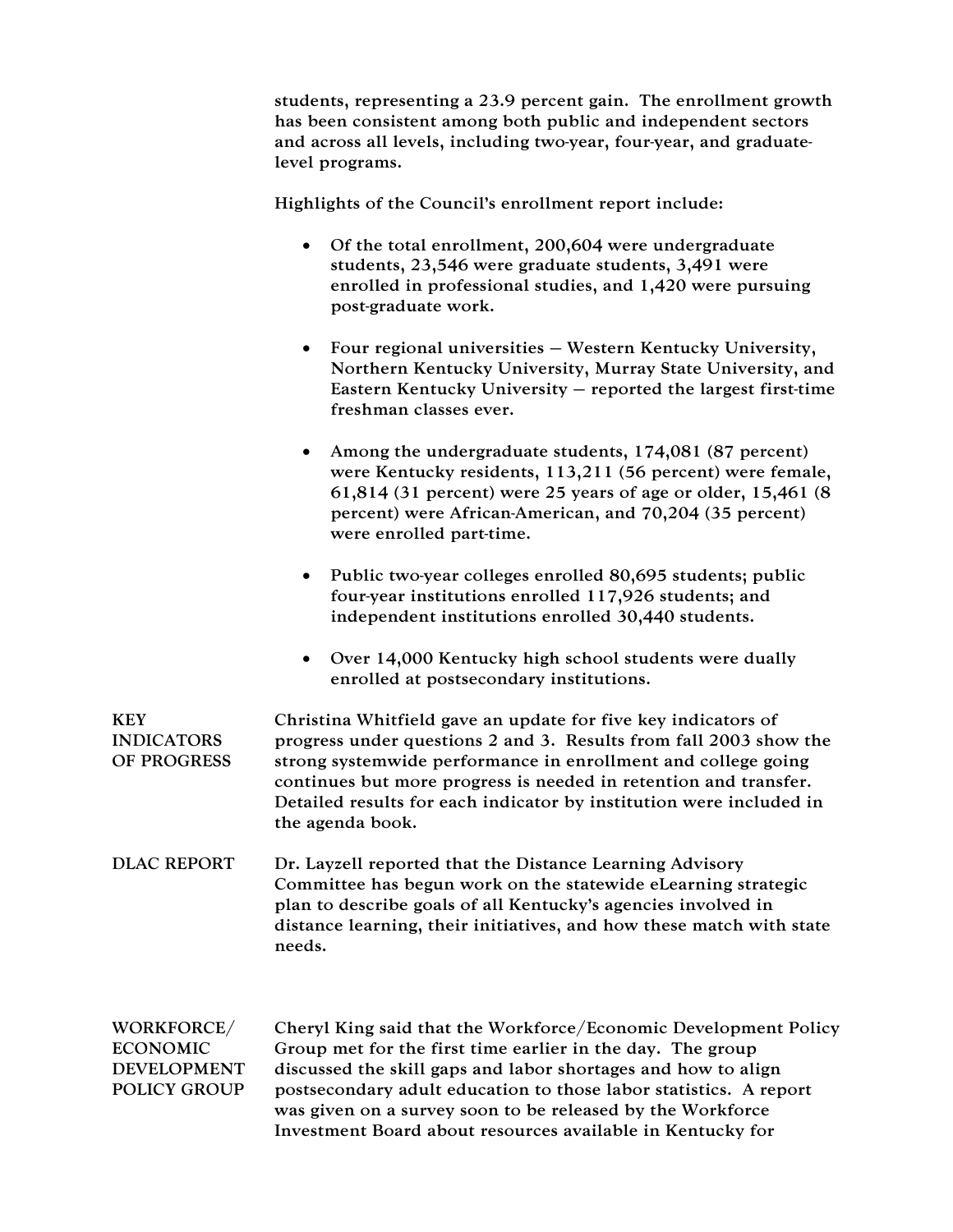|                                                       | workforce development. This resource mapping should provide<br>information about what is available in Kentucky and what is the<br>role of the policy group with postsecondary and adult education in<br>leveraging those resources and using them in the most effective and<br>efficient way possible. The group also discussed how to coordinate<br>the workforce/economic development piece with the work of the<br>Council policy group and other agencies within the state.<br>Representatives of the Council policy group will work directly with<br>the Workforce Investment Board group to ensure ongoing<br>coordination and communication. The policy group hopes to focus<br>on the new economy piece at the March meeting. |
|-------------------------------------------------------|---------------------------------------------------------------------------------------------------------------------------------------------------------------------------------------------------------------------------------------------------------------------------------------------------------------------------------------------------------------------------------------------------------------------------------------------------------------------------------------------------------------------------------------------------------------------------------------------------------------------------------------------------------------------------------------------------------------------------------------|
| <b>CEO REPORT</b>                                     | Sherron Jackson of the Council staff presented the report of the<br>Committee on Equal Opportunities. Included in the report was<br>information on the status of the implementation of the Baker &<br>Hostetler report recommendations, the status of the partnership<br>agreement with the Office for Civil Rights, the biennial report on<br>institutional implementation of The Kentucky Plan, the annual<br>evaluation of statewide equal opportunity programs, and the 2004-<br>06 funding recommendation for EEO programs.                                                                                                                                                                                                      |
| 2004 DEGREE<br><b>PROGRAM</b><br><b>ELIGIBILITY</b>   | The report on eligibility of institutions to offer new degree<br>programs in calendar year 2004 was included in the agenda book.                                                                                                                                                                                                                                                                                                                                                                                                                                                                                                                                                                                                      |
| <b>KEY</b><br><b>INDICATORS OF</b><br><b>PROGRESS</b> | Christina Whitfield said that the Council uses results from the<br>National Survey of Student Engagement to gauge progress on two<br>key indicators: undergraduate student experience and civic<br>engagement. Results from the 2003 survey show Kentucky's public<br>universities have made progress since 2001 in undergraduate<br>student experience; survey results suggest more Kentucky students<br>are participating in activities that foster student learning. More<br>progress is needed in undergraduate civic engagement. The<br>Council staff will work with the institutions to address areas of<br>concern identified by the 2003 NSSE results.                                                                        |
| 2002-03 TRUST<br><b>FUND REPORTS</b>                  | The Council has an ongoing responsibility to ensure effective<br>institutional use of the investment and incentive trust funds<br>established by House Bill 1. For the second year, the trust fund<br>reports were presented collectively, integrating program outcomes<br>and finances. The trust fund programs included in the report are:                                                                                                                                                                                                                                                                                                                                                                                          |

- 1. Research Challenge and Regional University Excellence Trust Fund – Endowment Match Programs
- 2. Research Challenge Trust Fund
- 3. Regional University Excellence Trust Fund Programs of Distinction
- 4. Regional University Excellence Trust Fund Action Agenda Programs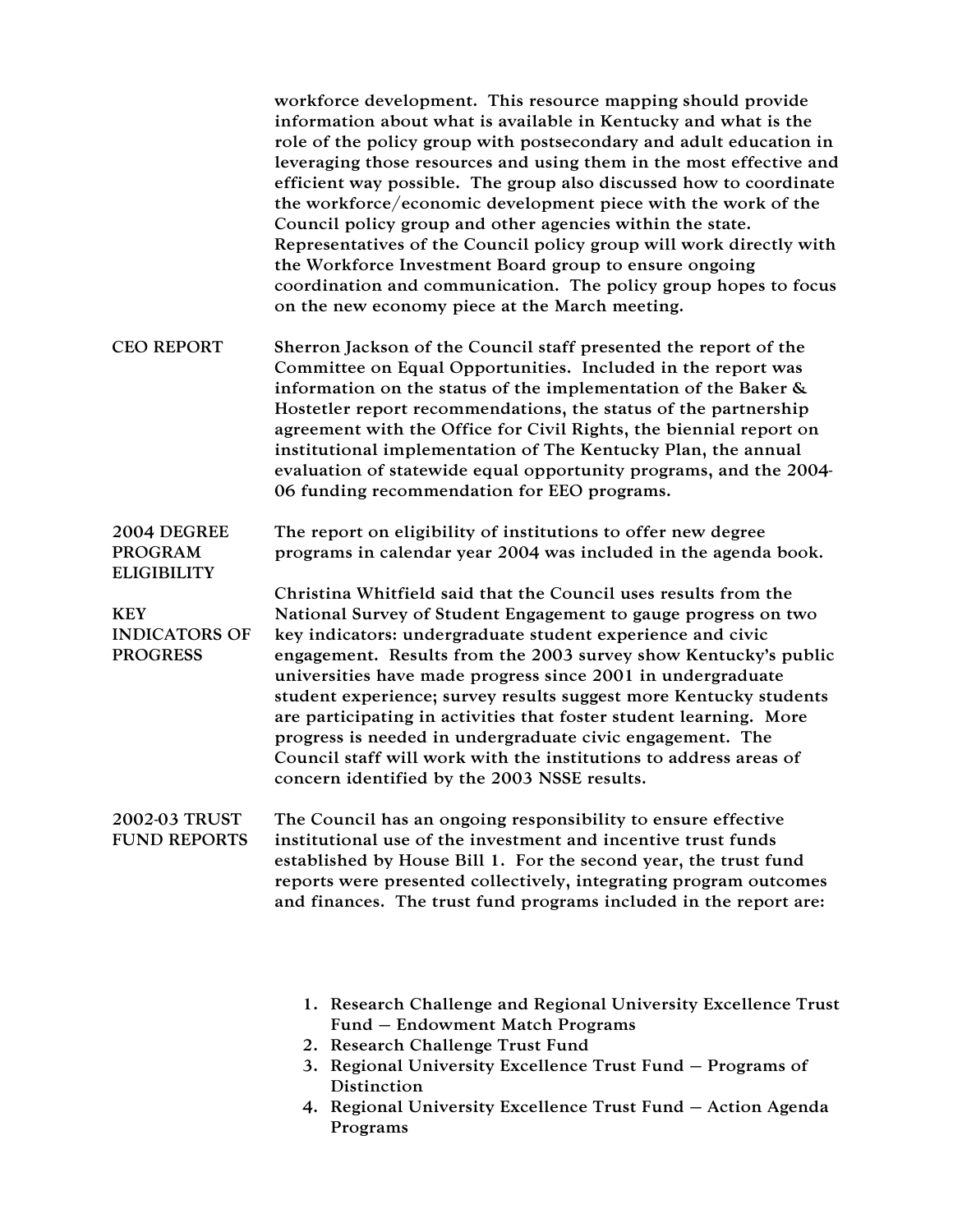|                                                               | 5. Technology Trust Fund – Faculty Development Programs<br>6. Workforce Development Trust Fund - Workforce<br>Development/Training Program                                                                                                                                                                                                                                                                                                                                                                                                                                                                                                                                                     |
|---------------------------------------------------------------|------------------------------------------------------------------------------------------------------------------------------------------------------------------------------------------------------------------------------------------------------------------------------------------------------------------------------------------------------------------------------------------------------------------------------------------------------------------------------------------------------------------------------------------------------------------------------------------------------------------------------------------------------------------------------------------------|
|                                                               | Dr. Layzell asked the Council members to study the information.<br>The Council staff will have a presentation on the reports at the<br>March meeting.                                                                                                                                                                                                                                                                                                                                                                                                                                                                                                                                          |
| <b>NEW PROGRAM</b><br><b>PROPOSALS</b>                        | At the November 2003 meeting, the Council approved Western<br>Kentucky University's proposed Associate of Science in Hospitality<br>Management. Due to a miscommunication with WKU, the Council<br>approved the degree as an Associate of Applied Science degree.                                                                                                                                                                                                                                                                                                                                                                                                                              |
|                                                               | MOTION: Mr. Davis moved that the program be approved as an<br>Associate of Science degree. Mr. Freed seconded the motion.                                                                                                                                                                                                                                                                                                                                                                                                                                                                                                                                                                      |
|                                                               | VOTE: The motion passed.                                                                                                                                                                                                                                                                                                                                                                                                                                                                                                                                                                                                                                                                       |
| <b>KENTUCKY</b><br><b>CAMPUS</b><br><b>COMPACT</b>            | Information was provided on the Kentucky Campus Compact. The<br>national Campus Compact is a coalition of more than 900 colleges<br>and universities that promotes community service that develops<br>students' citizenship skills and values, encourages partnerships<br>between campuses and communities, and assists faculty who seek<br>to integrate public and community engagement into their teaching<br>and research. Representatives of the public universities, the<br>Kentucky Community and Technical College System, and the<br>Association of Independent Kentucky Colleges and Universities<br>have formed a committee to plan the structure of the Kentucky<br>Campus Compact. |
| <b>MUSU</b><br><b>PRIVATIZED</b><br><b>STUDENT</b><br>HOUSING | Dr. Layzell said that Murray State University and the MuSU<br>Foundation are developing an alternative financing method for the<br>construction of a new residence hall. The foundation will contract<br>with a private entity, the MuSU Campus Improvement Corporation,<br>to develop financing and to construct the facility on the MuSU<br>campus, to be managed by the university. This method differs<br>from the traditional method used by the state for developing<br>student housing but several institutions have used this method in<br>recent years. The Council will be kept up-to-date about the details<br>of this project.                                                     |
| <b>CAPITAL</b><br>CONSTRUCTION                                | Mr. Jackson said that House Bill 622 enacted by the 1982 General<br>Assembly gave the institutions management flexibility to perform<br>some or all of the financial management functions that were being<br>performed by the Finance and Administration Cabinet, including<br>purchasing, acquisitions, or disposal of real property and the<br>implementation of capital projects. At that time a special section<br>in the capital construction statutes was created to allow institutions<br>to elect to perform all activities surrounding implementation of                                                                                                                              |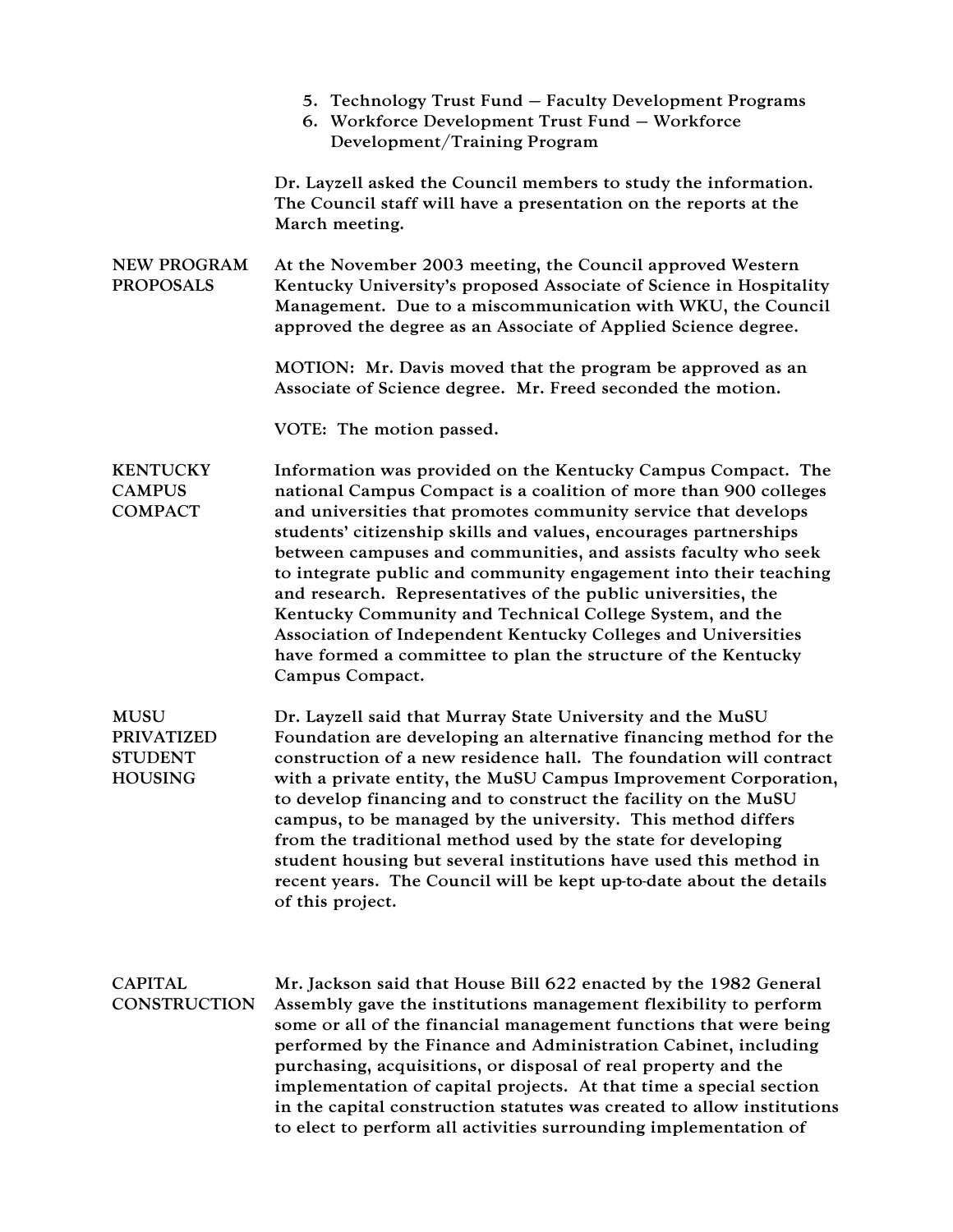|                                                           | capital construction projects. The WKU board of regents has now<br>elected to perform all financial management functions, including<br>the implementation of capital projects. The university has<br>completed the necessary steps to assume this responsibility<br>effective October 31, 2003. Since enactment of House Bill 622,<br>three other institutions have chosen this process - UK, UofL, and<br>MuSU.                                                      |
|-----------------------------------------------------------|-----------------------------------------------------------------------------------------------------------------------------------------------------------------------------------------------------------------------------------------------------------------------------------------------------------------------------------------------------------------------------------------------------------------------------------------------------------------------|
|                                                           | Mr. Barger recognized Secretary of the Education Cabinet Ginni<br>Fox who was in the audience.                                                                                                                                                                                                                                                                                                                                                                        |
| <b>BUDGET</b><br><b>REDUCTIONS</b>                        | Mr. Barger said that the Council held a study session earlier in the<br>day and heard from several of the presidents about how the<br>institutions are addressing the budget cuts. The presidents<br>discussed cutbacks in personnel, programs, and services. The<br>funding cuts will affect not only the institutions and the students<br>but will impact the local communities for years to come.                                                                  |
| <b>NOMINATING</b><br><b>COMMITTEE</b>                     | Mr. Barger appointed a nominating committee to bring a<br>recommendation for Council vice chair at the March meeting. This<br>group also will bring recommendations to the May meeting for<br>Council chair and vice chair for the coming year. The committee<br>members are Mr. Hall (chair), Ms. Bertelsman, Mr. Freed, Ms.<br>Jansing, and Ms. Taylor.                                                                                                             |
| <b>PRESIDENT</b><br><b>EVALUATION</b><br><b>COMMITTEE</b> | Mr. Barger appointed a president evaluation committee composed<br>of Mr. Greenberg (chair), Mr. Owen, Ms. Bertelsman, Ms. Taylor,<br>and Ms. Weinberg. A report will be given at the May Council<br>meeting.                                                                                                                                                                                                                                                          |
| <b>RESOLUTIONS</b>                                        | Resolutions were presented honoring and commending Norma<br>Adams and Bart Darrell for their service to the Council.                                                                                                                                                                                                                                                                                                                                                  |
|                                                           | MOTION: Mr. Freed moved that the resolutions be adopted. Mr.<br>Owen seconded the motion.                                                                                                                                                                                                                                                                                                                                                                             |
|                                                           | VOTE: The motion passed.                                                                                                                                                                                                                                                                                                                                                                                                                                              |
| <b>CEO</b><br><b>APPOINTMENTS</b>                         | Mr. Barger made appointments to the Committee on Equal<br>Opportunities. Raoul Cunningham, Hilma Prather, Wendell<br>Thomas, Beverly Watts, and David Welch were reappointed. The<br>new appointments are Jerome Bowles, Jesse Harris, and Louise<br>Cooper. Their terms will be staggered with four-year and two-year<br>terms. These members serve in addition to the representatives of<br>the Council – Mr. Baker, Ms. Jansing, Ms. Taylor, and Mr.<br>Whitehead. |
| <b>ADJOURNMENT</b>                                        | The meeting adjourned at 3:30 p.m.                                                                                                                                                                                                                                                                                                                                                                                                                                    |